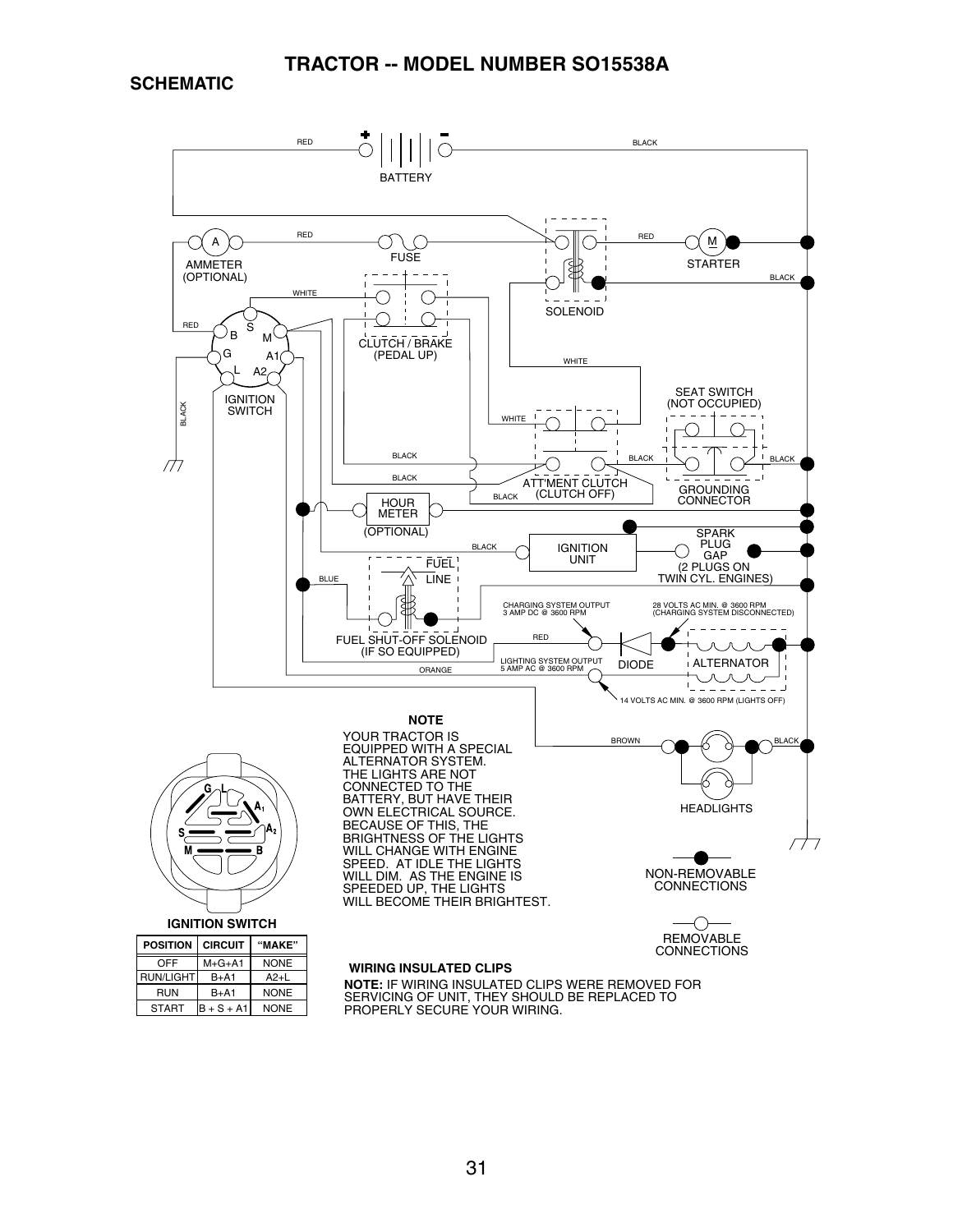# **REPAIR PARTS**

## **TRACTOR -- MODEL NUMBER SO15538A ELECTRICAL READ 26**<br>全文 **27** C Agost **UTE COMMUNISTRATIVE**  ₫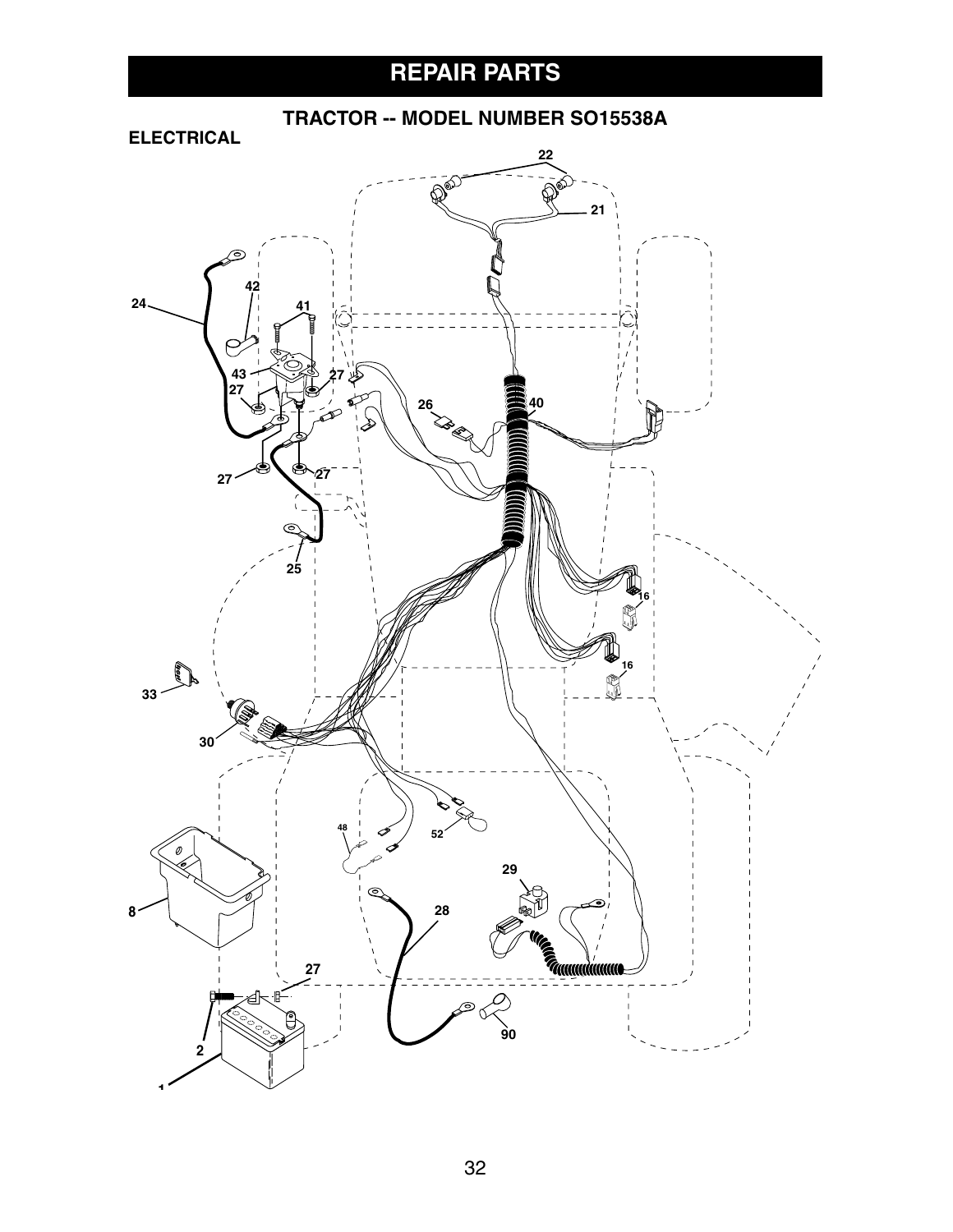| NO.                                                                                                               | <b>KEY PART</b><br>NO.                                                                                                                                                                                      | <b>DESCRIPTION</b>                                                                                                                                                                                                                                                                                                                                                                                                                   |
|-------------------------------------------------------------------------------------------------------------------|-------------------------------------------------------------------------------------------------------------------------------------------------------------------------------------------------------------|--------------------------------------------------------------------------------------------------------------------------------------------------------------------------------------------------------------------------------------------------------------------------------------------------------------------------------------------------------------------------------------------------------------------------------------|
| 1<br>2<br>8<br>16<br>21<br>22 —<br>24<br>25<br>27<br>28 —<br>29<br>30<br>33<br>40<br>41<br>42<br>43<br>48<br>52 — | 163465<br>74760412<br>176689<br>176138<br>183759<br>4152J<br>4799J<br>146147<br>26 175158<br>73510400<br>4207J<br>121305X<br>175566<br>140401<br>179720<br>71110408<br>131563<br>178861<br>140844<br>141940 | Battery<br>Bolt Hex Hd 1/4-20 unc x 3/4<br>Box Battery<br>Switch Interlock<br>Harness Asm Light W/4152j<br>Bulb Light #1156<br>Cable Battery 6 Ga. 11"red<br>Cable Battery<br>Fuse 20 AMP<br>Nut Keps Hex 1/4-20 unc<br>Cable Ground 6 Ga. 12"black<br>Switch Plunger Nc Gray<br>Switch Ign<br>Key Ign<br>Harness Ign<br>Bolt Blk Fin Hex 1/4-20<br>Cover Terminal Red<br>Solenoid<br>Adapter Ammeter<br><b>Protection Wire Loop</b> |
| 90                                                                                                                | 180449                                                                                                                                                                                                      | Cover Terminal Battery                                                                                                                                                                                                                                                                                                                                                                                                               |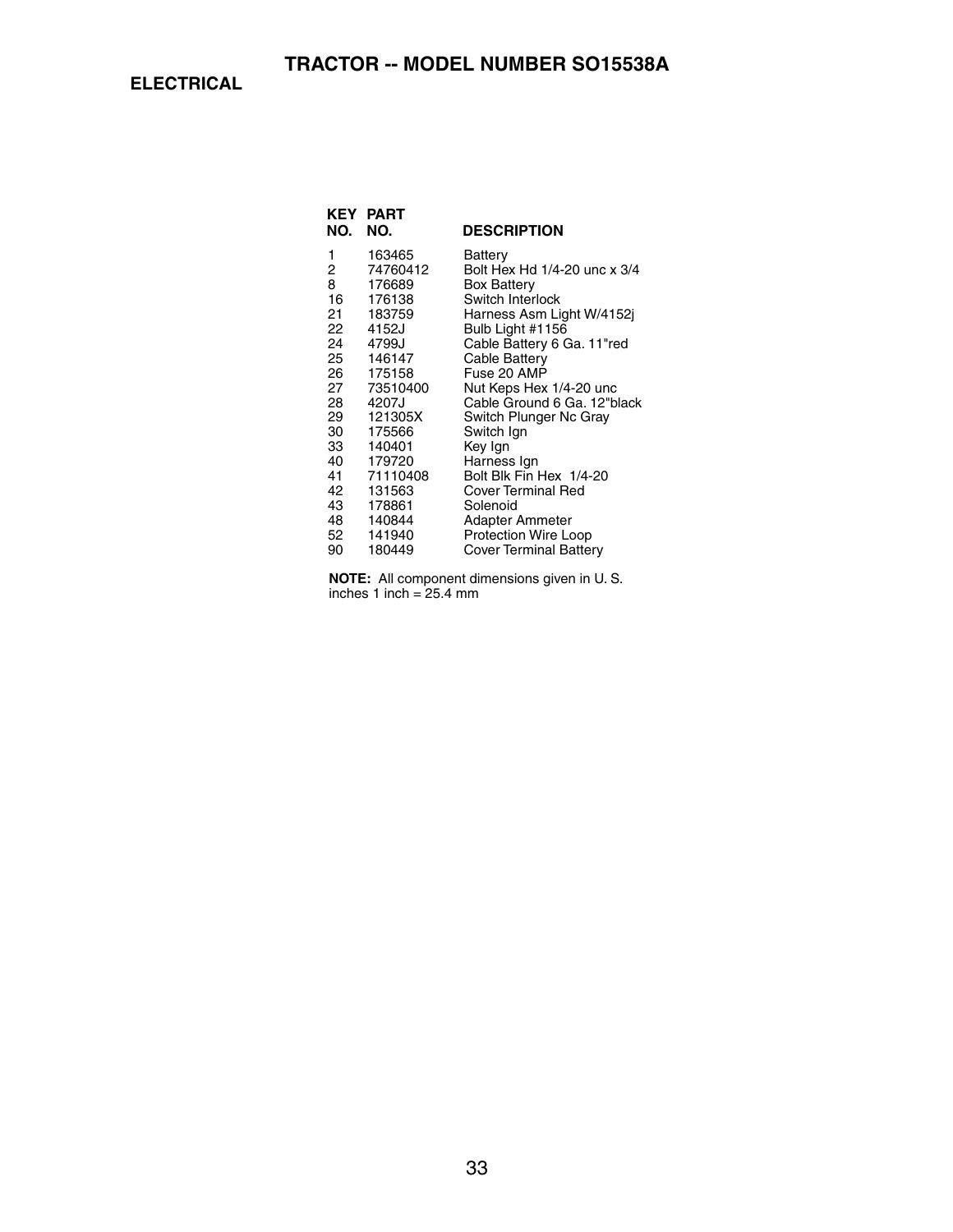#### **TRACTOR -- MODEL NUMBER SO15538A CHASSIS AND ENCLOSURES**

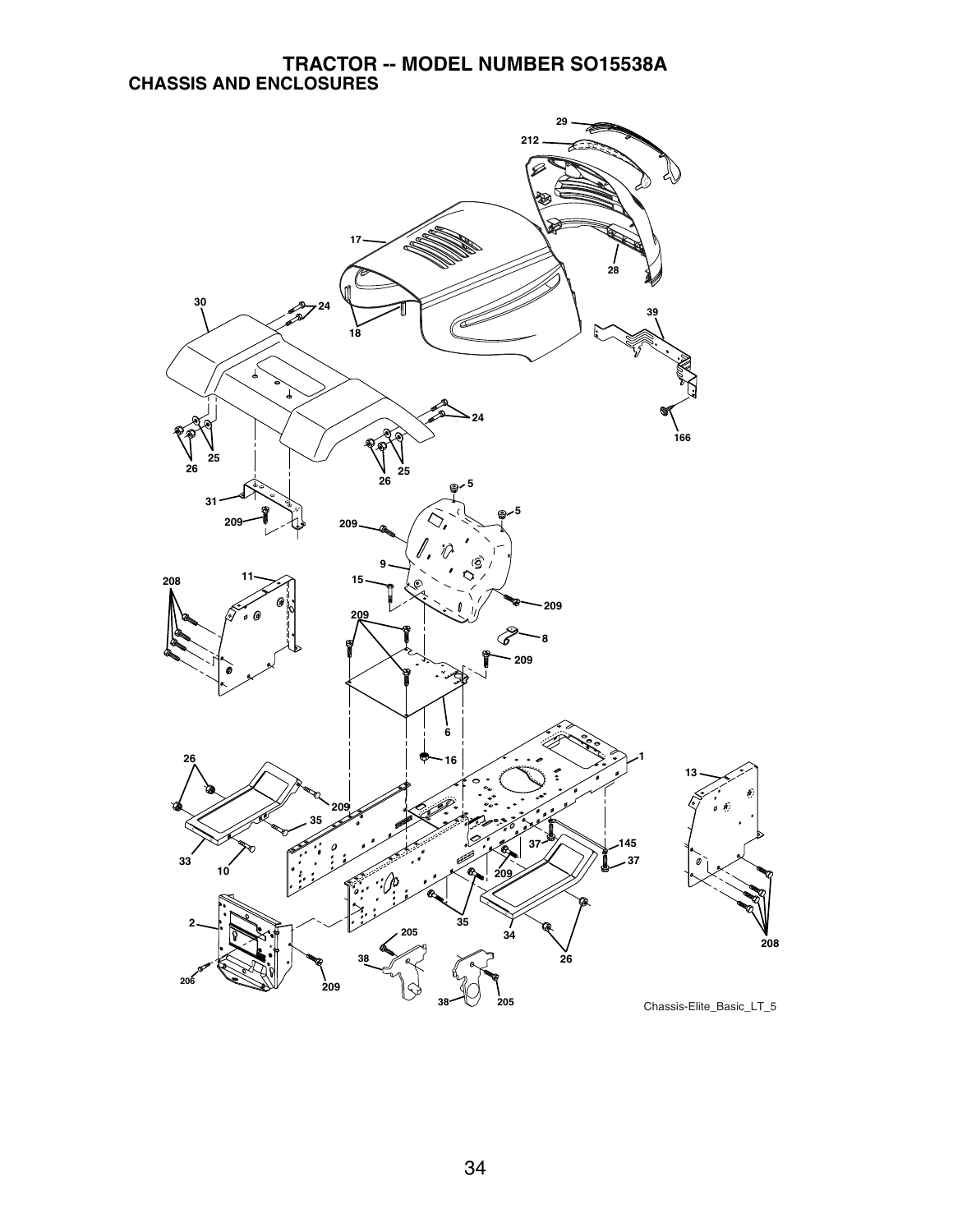#### **TRACTOR -- MODEL NUMBER SO15538A CHASSIS AND ENCLOSURES**

| NO.            | <b>KEY PART</b><br>NO. | <b>DESCRIPTION</b>                             |
|----------------|------------------------|------------------------------------------------|
| 1              | 174620                 | Chassis                                        |
| $\overline{c}$ | 176554                 | Drawbar, Stretch                               |
| 5              | 155272                 | Bumper, Hood/Dash                              |
| 6              | 174643X013             | Saddle Silkscreen                              |
| 8              | 155138                 | Clip Retainer Slide-On                         |
| 9              | 168347X011             | Dash                                           |
| 10             | 72140608               | Bolt, Carriage 3/8-16 x 1                      |
| 11             | 174996                 | Panel Dash LH                                  |
| 13             | 179174X010             | Panel Sikscr Dash RH                           |
| 15             | 74180512               | Screw Mach TRHD 5/16-18 unc x 3/4              |
| 16             | 73510500               | Nut Keps 5/16-18 unc                           |
| 17             | 183394X417             | Hood                                           |
| 18             | 184921                 | Bumper Hood                                    |
| 24             | 74780616               | Bolt Fin Hex 3/8-16 unc x 1 Gr. 5              |
| 25             | 19131312               | Washer 13/32 x 13/16 x 12 Ga.                  |
| 26             | 73800600               | Nut Lock Hex w/Ins 3/8-16 unc                  |
| 28             | 183826                 | Grille/Lens Asm. (Includes #'s 29 and 212)     |
| 29             | 183824X599             | Lens Grille Basic Bar                          |
| 30             | 169465X417             | Fender                                         |
| 31             | 136619                 | Bracket Fender Repl 109873X                    |
| 33             | 179716X417             | <b>Footrest Pnt LH</b>                         |
| 34             | 179717X417             | Footrest Pnt RH                                |
| 35             | 72110606               | Bolt Rdhd Sht Sqnk 3/8-16 x 3/4                |
| 37             | 17490508               | Screw Thdrol 5/16-18 x 1/2 TYT                 |
| 38             | 175710                 | Bracket Asm. Pivot Mower                       |
| 39<br>145      | 174714<br>156524       | <b>Bracket Pivot</b><br>Rod Pivot Chassis/Hood |
| 166            | 171875                 | Screw Hwhd Hi-Lo #13-16 x 5/8                  |
| 205            | 17490608               | Screw Thdrol 3/8-16 x 1/2                      |
| 206            | 170165                 | Bolt Shoulder 5/16-18                          |
| 208            | 17670608               | Screw Thdrol 3/8-16 x 1/2                      |
| 209            | 17000612               | Screw Hex Wsh Thdrol 3/8-16                    |
| 212            | 183823                 | Insert Lens Reflect                            |
| ---            | 5479J                  | Plug Button Blk 359 Dia Choke                  |
|                |                        |                                                |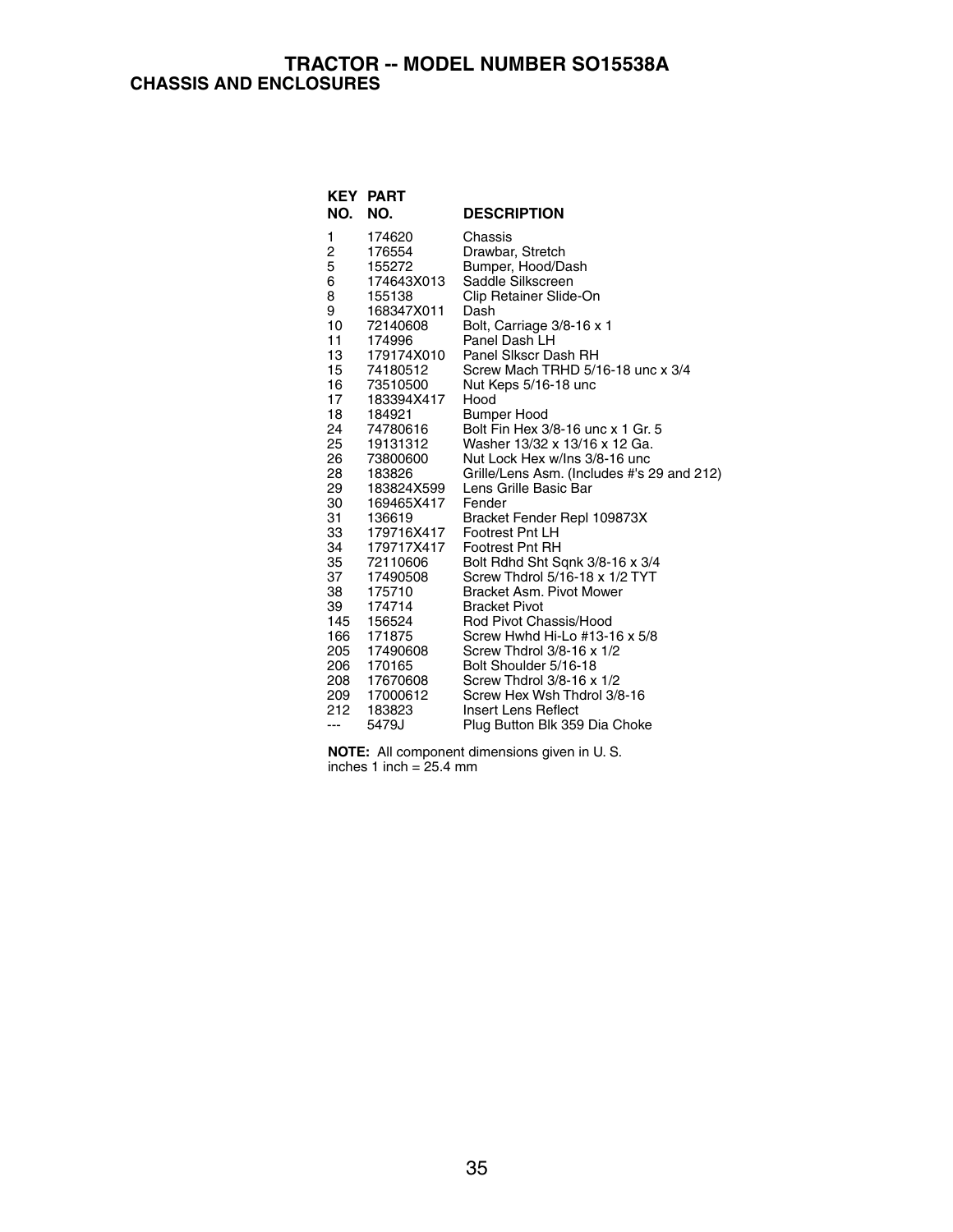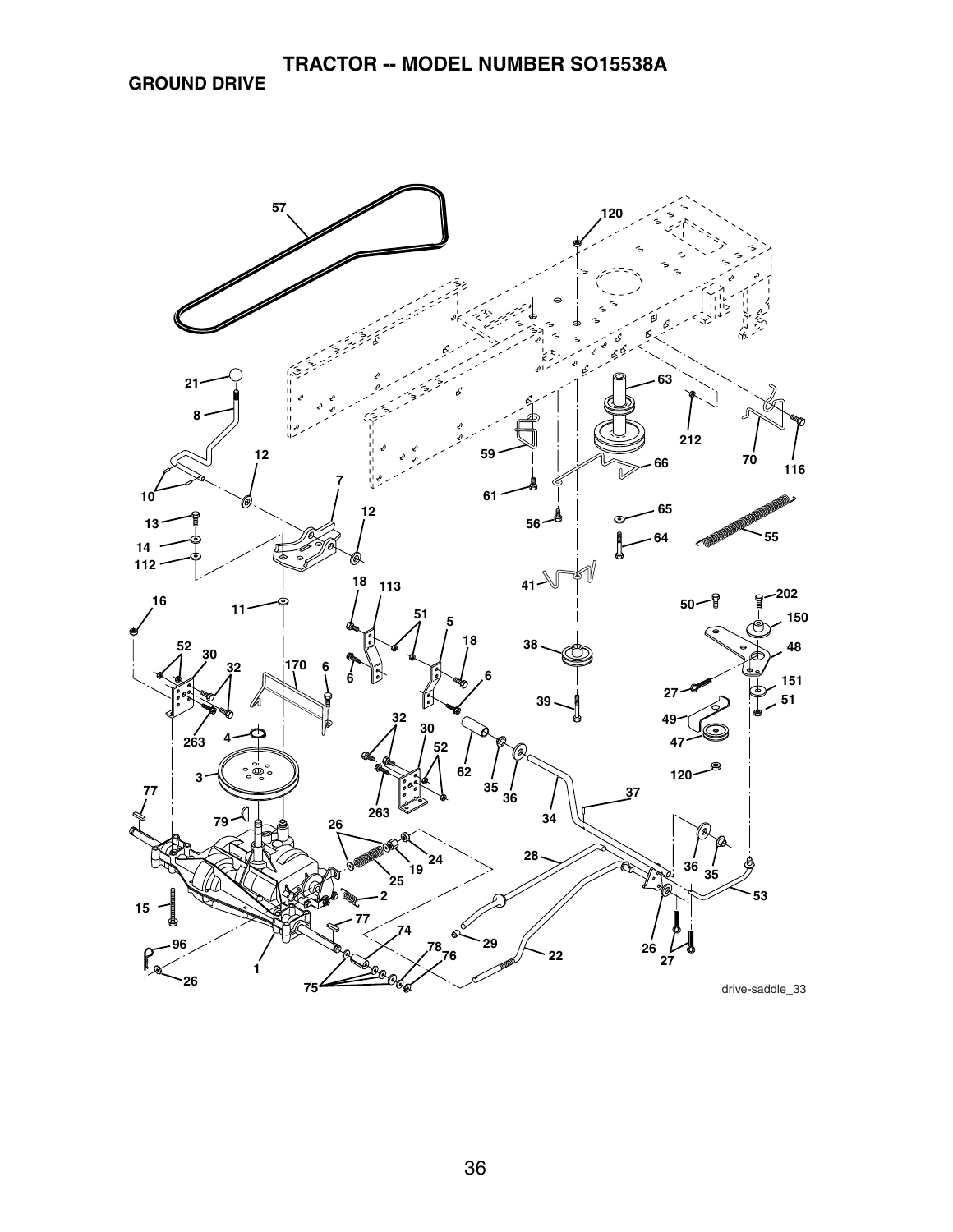#### **GROUND DRIVE**

#### **TRACTOR -- MODEL NUMBER SO15538A**

#### **KEY PART NO. NO. DESCRIPTION KEY PART DESCRIPTION** 1 - - - - - - Transaxle Peerless Model 205-544C (Order parts from transaxle manufacturer)<br>2 146682 Spring Return Brake 2 146682 Spring Return Brake<br>3 123666X Pulley Transaxle 18"t 123666X Pulley Transaxle 18"tires<br>12000028 Ring Retainer # 5100-62 4 12000028 Ring Retainer # 5100-62 5 121520X Strap Torque 30 Degrees RH 6 17000512 Screw 5/16-18 x 3/4 7 162240 Plate Rod Shift T/a<br>8 131679 Rod Shifter Blk 8 131679 Rod Shifter Blk<br>10 76020416 Pin Cotter 1/8 x 76020416 Pin Cotter 1/8 x 1 Cad<br>105701X Washer Plate Shf 388 11 105701X Washer Plate Shf 388 Sq Hole<br>12 19151216 Washer 15/32 x 3/4 x 16 Ga. 12 19151216 Washer 15/32 x 3/4 x 16 Ga. 13 74550412 Bolt 1/4-28 unf Gr. 8 w/Patch 14 10040400 Washer Lock Hvy Helical 1/4<br>15 74490544 Bolt Hex Flahd 5/16-18 Gr. 5 15 74490544 Bolt Hex Flghd 5/16-18 Gr. 5 16 73800500 Nut 5/16-18 18 74780616 Bolt Fin Hex 3/8-16 unc x 1 Gr. 5<br>19 73800600 Nut lock Hex w/Ins 3/8-16 Unc 19 73800600 Nut lock Hex w/Ins 3/8-16 Unc 21 106933X Knob Rd 1/2-13 Plstc Thds Blk 22 130804 Rod Brake LT<br>24 73350600 Nut Hex Jam 24 73350600 Nut Hex Jam 3/8-16 unc Spring Rod Brake 2 00 Zinc 26 19131316 Washer 13/32 x 13/16 x 16 Ga. 27 76020412 Pin Cotter 1/8 x 3/4 Cad<br>28 175765 Rod Brake Parking LT/Y 28 175765 Rod Brake Parking LT/YT<br>29 71673 Cap Brake Parking Black 29 71673 Cap Brake Parking Black<br>30 174973 Bracket Transmission 30 174973 Bracket Transmission 32 74760512 Bolt Fin Hex 5/16-18 x 3/4 34 175578 Shaft Asm Pedal Foot Nibbed<br>35 120183X Bearing Nylon Blk 629 Id 35 120183X Bearing Nylon Blk 629 Id 36 19211616 Washer 21/32 x 1 x 16 Ga. 37 1572H Pin Roll 3/16 x 1" 38 179114 Pulley Composite Flat<br>39 72110622 Bolt 3/8-16 x 2-3/4 39 72110622 Bolt 3/8-16 x 2-3/4 41 175556 Keeper Belt Idler<br>47 127783 Pulley Idler V Gro Pulley Idler V Groove Plastic 48 154407 Bellcrank Clutch Grnd Drv STL<br>49 123205X Retainer Belt Style Spring 49 123205X Retainer Belt Style Spring 72110612 Bolt Carr Sh 3/8-16 x 1-1/2 Gr. 5<br>73680600 Nut Crownlock 3/8-16 unc 51 73680600 Nut Crownlock 3/8-16 unc 52 73680500 Nut Crownlock 5/16-18 unc<br>53 105710X Link Clutch 766 53 105710X Link Clutch 7 66 55 105709X Spring Return Clutch 6 75<br>56 17060620 Screw 3/8-16 x 1-1/4 56 17060620 Screw 3/8-16 x 1-1/4 57 130801 V-Belt Ground Drive 95 59 169691 Keeper Belt Chassis Span Ctr<br>61 17120614 Screw 3/8-16 x .875 61 17120614 Screw 3/8-16 x .875 8883R Cover Pedal Blk Round<br>175410 Engine Pulley LT/YT 63 175410 Engine Pulley LT/YT 64 173937 Bolt Hex 7/16-20 x 4 Gr. 5 65 10040700 Washer Lock Hvy Hlcl Spr 7/16<br>66 154778 Keeper Belt Engine 66 154778 Keeper Belt Engine 70 134683 Guide Belt Mower Drive RH 74 137057 Spacer Axle 75 121749X Washer 25/32 x 1 1/4 x 16 Ga. 76 12000001 E-ring #5133-75 77 123583X Key Square 2 0 x 1845/ 1865 78 121748X Washer 25/32 x 1-5/8 x 16 Ga. 79 2228M Key Woodruff<br>96 4497H Retainer Sprin 96 4497H Retainer Spring 1"<br>112 19091210 Washer 9/32 x 3/4 112 19091210 Washer 9/32 x 3/4 x 10 Ga. 113 127285X Strap Torque 90 Degrees LH 72140608 Bolt Rdhd Sq Neck 3/8-16 x 1<br>73900600 Nut Lock Fla 3/8-16 120 73900600 Nut Lock Flg 3/8-16 150 175456 Spacer Retainer Lt<br>151 19133210 Washer 13/32 x 2 x Washer 13/32 x 2 x 10 Ga. 170 187414 Keeper, Belt Transaxle<br>202 72110614 Bolt Carr Sh 3/8-16 x 1 202 72110614 Bolt Carr Sh 3/8-16 x 1-3/4 Gr. 5<br>212 145212 Nut Hex Fig Lock 145212 Nut Hex Flg Lock<br>17000612 Screw 3/8-16 x 3/ 263 17000612 Screw 3/8-16 x 3/4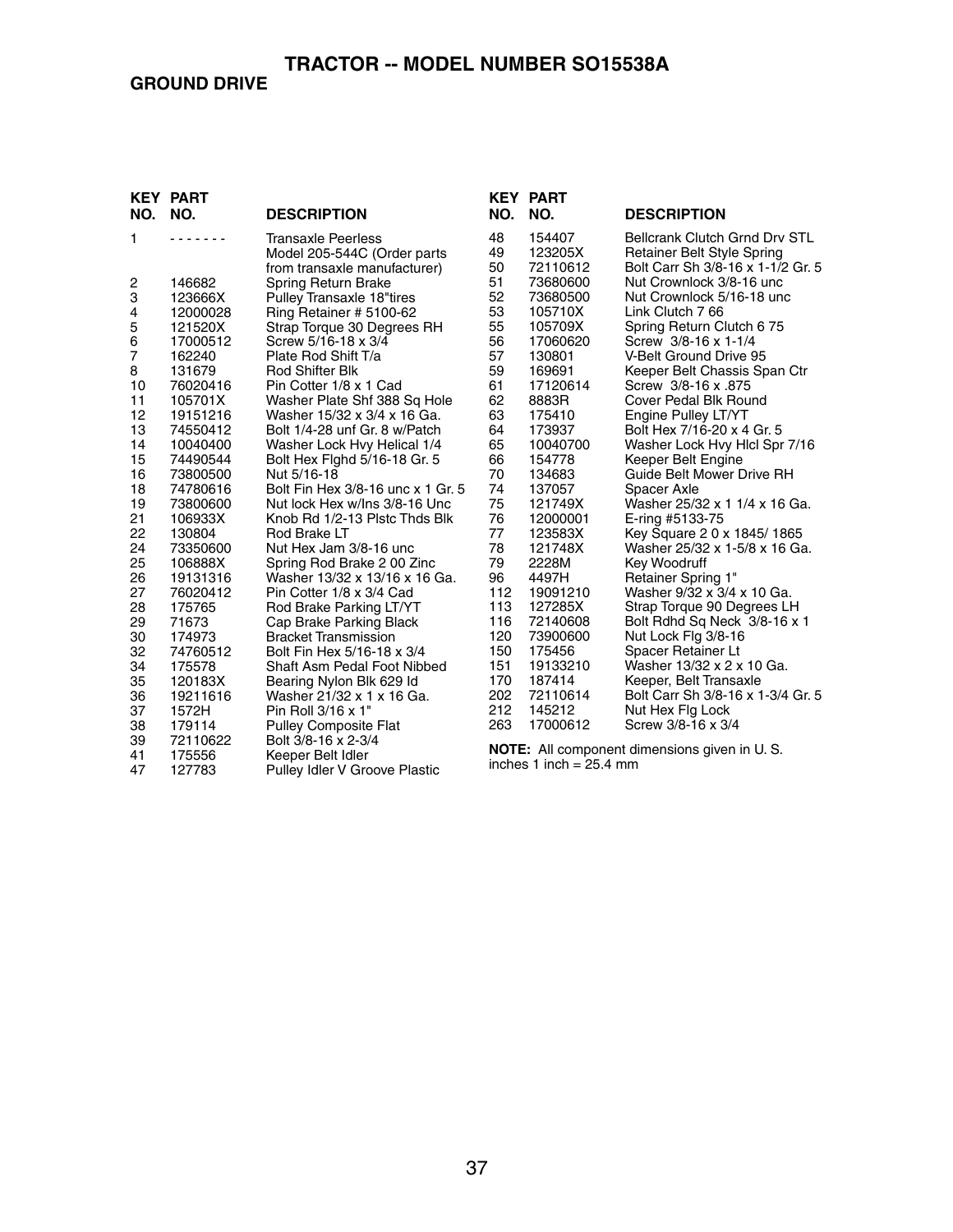**STEERING**



steering\_pl.lt\_46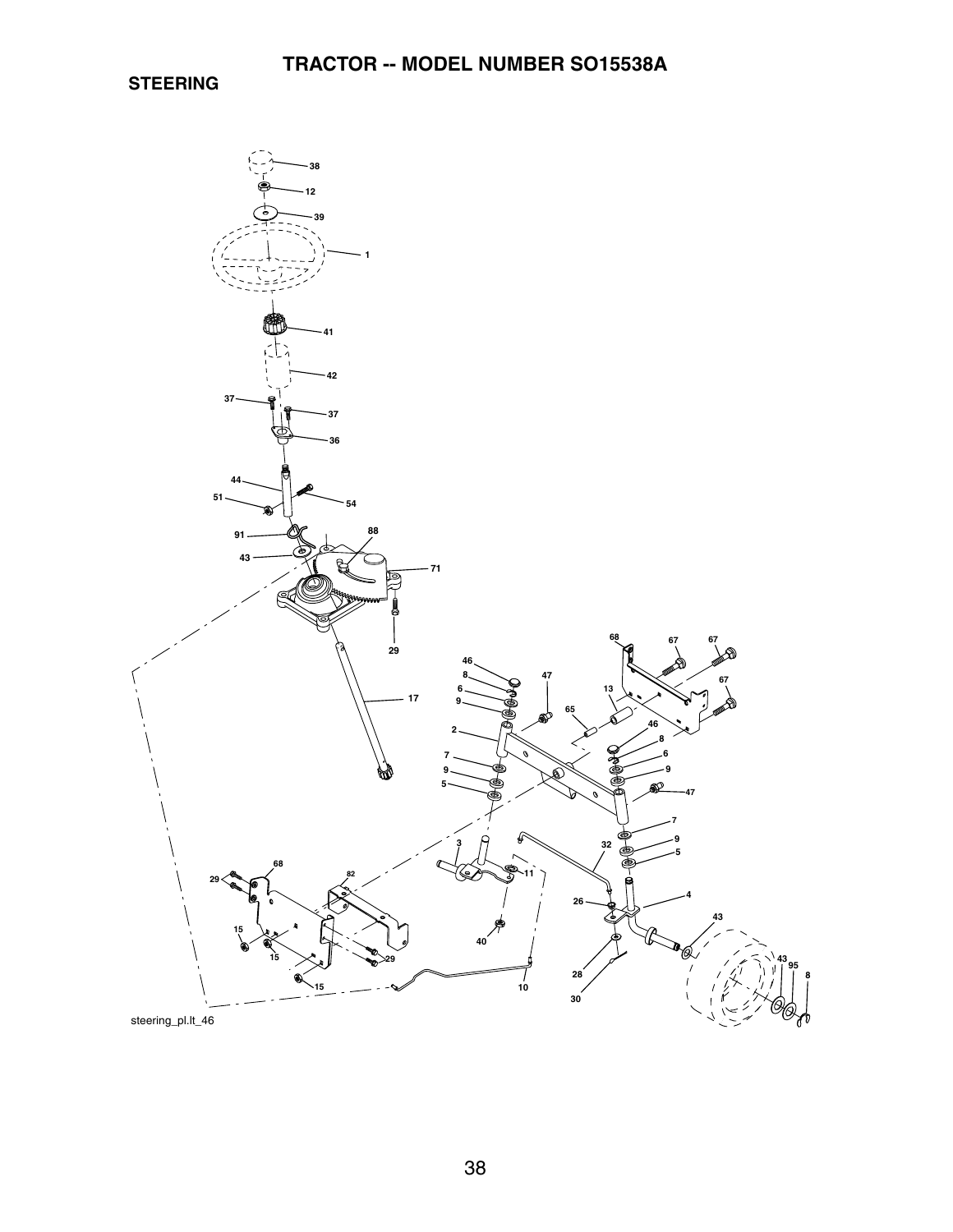| NO.<br>NO.                                                                                                                                                                                                                                                                                                                                                                                                                                                                                                                                                                                                                                         |                                                                                                                                                                                                                                                                                                                                                                                                                                                                                                                                                                                                                                                                                                                                                                                                                                                                                                                                        |
|----------------------------------------------------------------------------------------------------------------------------------------------------------------------------------------------------------------------------------------------------------------------------------------------------------------------------------------------------------------------------------------------------------------------------------------------------------------------------------------------------------------------------------------------------------------------------------------------------------------------------------------------------|----------------------------------------------------------------------------------------------------------------------------------------------------------------------------------------------------------------------------------------------------------------------------------------------------------------------------------------------------------------------------------------------------------------------------------------------------------------------------------------------------------------------------------------------------------------------------------------------------------------------------------------------------------------------------------------------------------------------------------------------------------------------------------------------------------------------------------------------------------------------------------------------------------------------------------------|
|                                                                                                                                                                                                                                                                                                                                                                                                                                                                                                                                                                                                                                                    | <b>DESCRIPTION</b>                                                                                                                                                                                                                                                                                                                                                                                                                                                                                                                                                                                                                                                                                                                                                                                                                                                                                                                     |
| 140044X428<br>1<br>2<br>175131<br>3<br>169840<br>4<br>169839<br>5<br>6266H<br>6<br>121748X<br>7<br>19272016<br>8<br>12000029<br>9<br>3366R<br>10<br>175121<br>11<br>10040600<br>12<br>73940800<br>13<br>136518<br>15<br>145212<br>17<br>180641<br>26<br>126847X<br>28<br>19131416<br>29<br>17000612<br>30<br>76020412<br>32<br>130465<br>36<br>155099<br>37<br>152927<br>Screw<br>38<br>140045X428<br>39<br>19183812<br>40<br>73540600<br>41<br>186737<br>42<br>145054X428<br>43<br>121749X<br>44<br>180640<br>46<br>121232X<br>47<br>183226<br>51<br>73540400<br>54<br>71130420<br>65<br>160367<br>67<br>72110618<br>68<br>169827<br>71<br>175146 | <b>Wheel Steering</b><br>Axle Asm<br>Spindle Asm LH<br>Spindle Asm RH<br>Bearing Race Thrust Harden<br>Washer 25/32 x 1-5/8 x 16 Ga.<br>Washer 27/32 x 1-1/4 x 16 Ga.<br>Ring Klip #t5304-75<br><b>Bearing Col Strg Blk</b><br>Link Drag<br>Washer Lock Hvy Hlcl Spr 3/8<br>Nut Hex Jam Toplock 1/2-20<br>Spacer earing Axle Front<br>Hexflange Lock<br>Shaft Asm Strg<br>Bushing Link Drag Blk LR<br>Washer 13/32 x 7/8 x 16 Ga.<br>Screw 3/8-16 x 3/4<br>Pin Cotter 1/8 x 3/4 Cad<br>Rod Tie Wire Form 19 75 Mech<br>Bushing Strg 5/8 Id Dash<br>Cap Wheel Steer Ayp<br>Washer 9/16 x 2-3/8<br>Nut Crownlock 3/8-24<br><b>Adaptor Wheel Strg</b><br>Boot Dash Mtl Steering Blk<br>Washer 25/32 x 1 1/4 x 16 Ga.<br><b>Extension Steering</b><br>Cap Spindle Fr Top Blk<br><b>Fitting Grease</b><br>Nut 1/4-28<br>Bolt Hex 1/4-28 x 1-1/4<br>Spacer Brace Axle<br>Bolt RDHD SQNK 3/8-16 x 2-1/4<br><b>Brace Axle</b><br>Steering Asm. |

| <b>NOTE:</b> All component dimensions given in U.S. inches |
|------------------------------------------------------------|
| 1 inch = $25.4 \, \text{mm}$                               |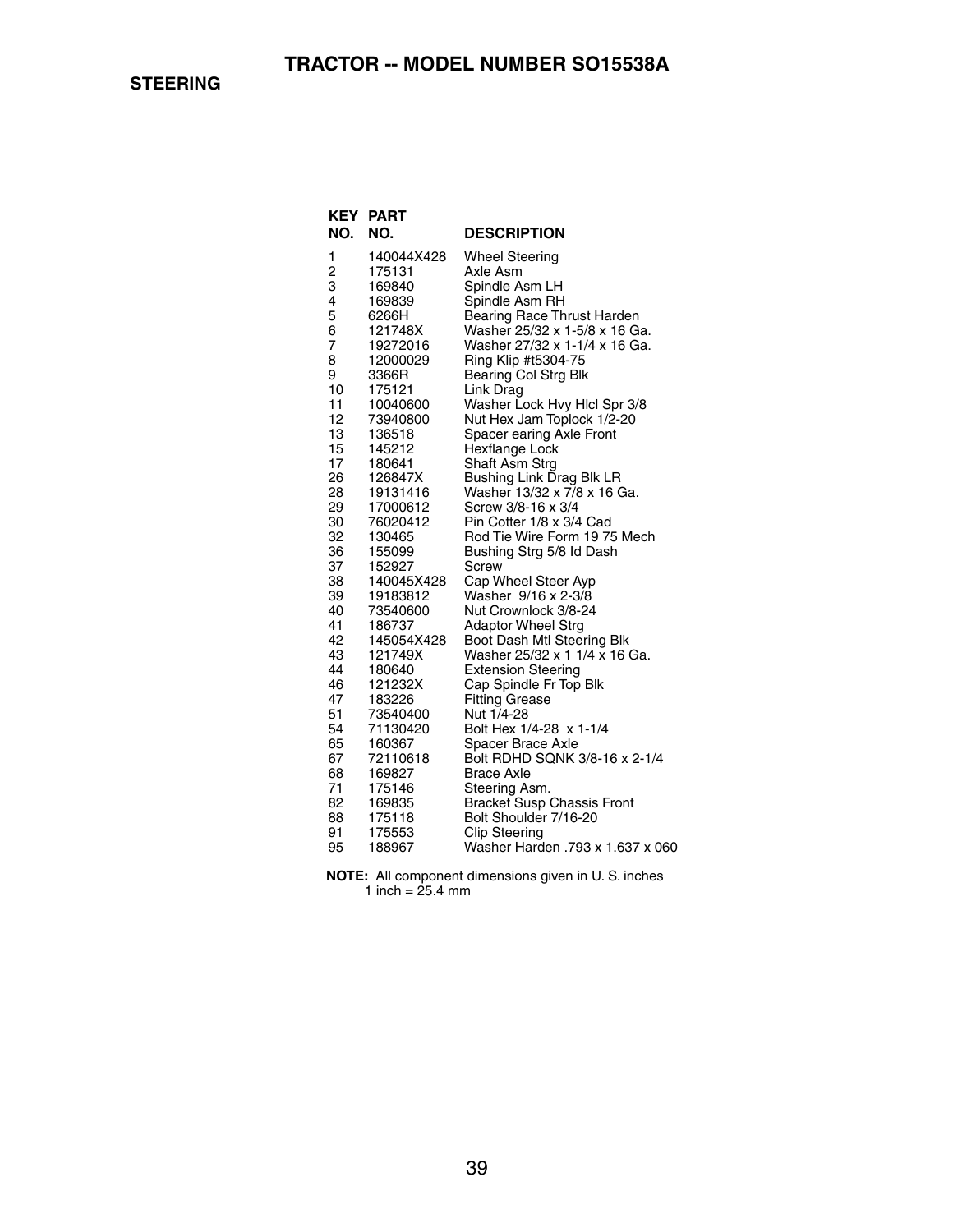**ENGINE**



|          | <b>KEY PART</b>  |                                                          |            | <b>KEY PART</b>    |                                                            |
|----------|------------------|----------------------------------------------------------|------------|--------------------|------------------------------------------------------------|
| NO.      | NO.              | <b>DESCRIPTION</b>                                       | NO.        | NO.                | <b>DESCRIPTION</b>                                         |
|          | 170551           | Control Th/ch Flag                                       | 44         | 17670412           | Screw Thdrol 1/4-20 x 3/4                                  |
| 2        | 17720408         | Screw Hex Thd Cut 1/4-20 x 1/2                           | 45         | 17000612           | Screw Hex Wsh Thdrol 3/8-16                                |
| 3        | .                | Engine, B&S 282H07                                       | 46         | 19091416           | Washer 9/32 x 7/8 x 16 Ga.                                 |
|          |                  | (Order parts from engine)                                | 72         | 183906             | Screw Scocket Head                                         |
|          |                  | manufacturer)                                            |            |                    | $5/16 - 18 \times 1$                                       |
| 4        | 137352           | Muffler Exhaust B&S                                      | 78         | 17060620           | Screw 3/8-16 x 1-1/4                                       |
| 13       | 165291           | Gasket Eng 1 313 Id Tin Plated                           | 81         | 73510400           | Nut Keps Hex 1/4-20 unc                                    |
| 14<br>23 | 148456<br>169837 | Tube Drain Oil Easy<br>Shield BRN/DBR Guard              |            | 1 inch = $25.4$ mm | <b>NOTE:</b> All component dimensions given in U.S. inches |
| 29<br>31 | 137180<br>184900 | Kit Spark Arrestor (Flat Scrn)<br><b>Tank Fuel Front</b> |            |                    | For engine service and replacement parts, call the toll    |
|          |                  |                                                          |            |                    | free number for your engine manufacturer listed below:     |
| 32       | 140527           | Cap Asm Fuel                                             |            | Briggs & Stratton  | 1-800-233-3723                                             |
| 33       | 123487X          | Clamp Hose                                               | Kohler Co. |                    | 1-800-544-2444                                             |
| 37       | 137040           | Line Fuel 20"                                            |            | Tecumseh Products  | 1-800-558-5402                                             |
| 38       | 181654           | Plug Drain Oil                                           |            | Honda Engines      | 1-800-426-7701                                             |
| 40       | 124028X          | Bushing Snap Nyl Blk Fuel Line                           | Kawasaki   |                    | 1-949-460-5688                                             |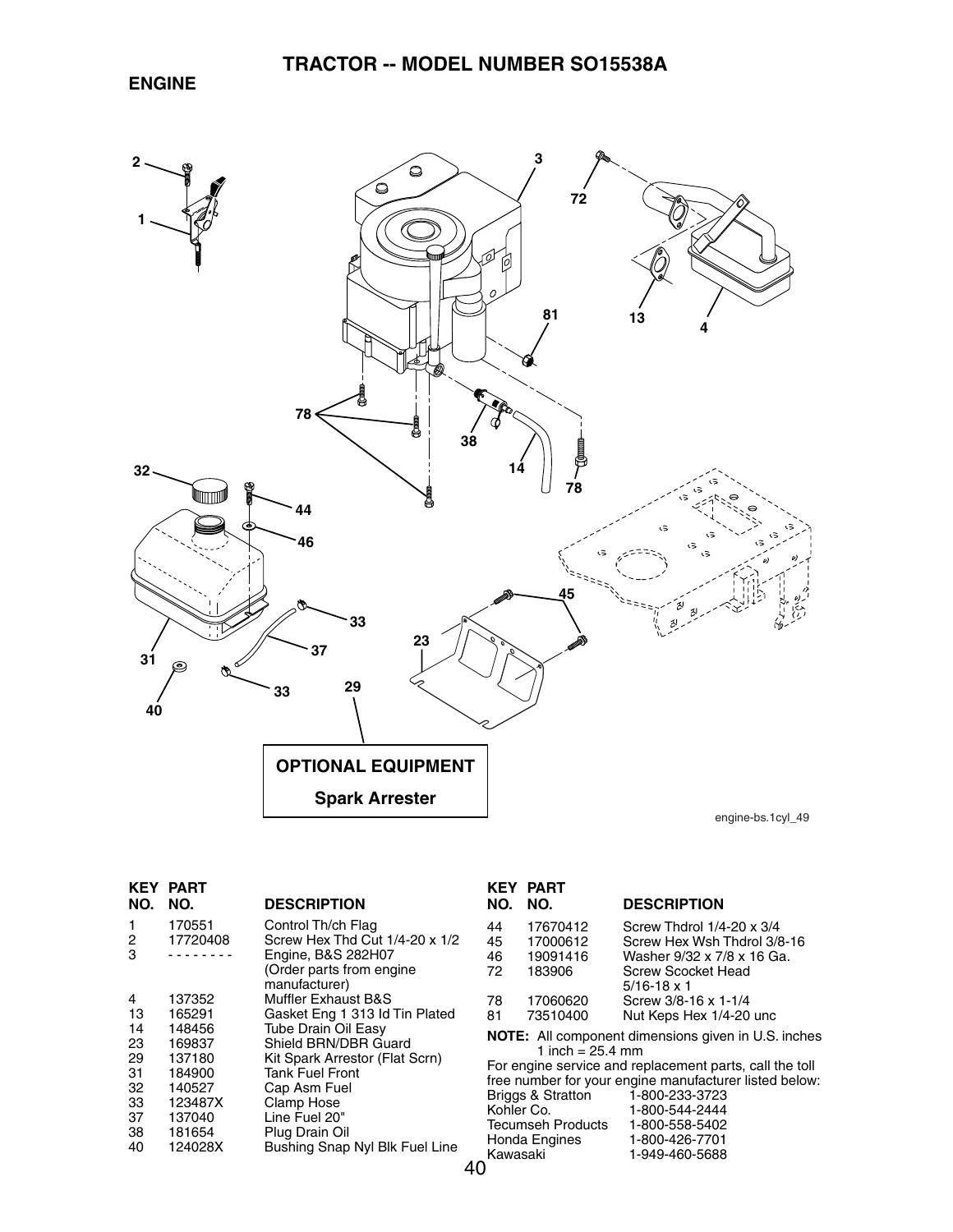**TRACTOR -- MODEL NUMBER SO15538A**



| NO. NO.                                                           | <b>KEY PART</b>                                                                                                                               | <b>DESCRIPTION</b>                                                                                                                                                                                                                                                                                                                               |
|-------------------------------------------------------------------|-----------------------------------------------------------------------------------------------------------------------------------------------|--------------------------------------------------------------------------------------------------------------------------------------------------------------------------------------------------------------------------------------------------------------------------------------------------------------------------------------------------|
| 1<br>2<br>3<br>4<br>5<br>6<br>7<br>8<br>9<br>10<br>12<br>13<br>14 | 175389<br>140551<br>71110616<br>19131610<br>145006<br>73800600<br>124181X<br>17000616<br>19131614<br>182493<br>121246X<br>121248X<br>72050412 | Seat<br><b>Bracket Seat Pivot</b><br>Bolt Hex 3/8 - 16 x 1<br>Washer 13/32 x 1 x10 Ga.<br>Clip Push-In Hinged<br>Nut Lock Hex w/Ins 3/8 - 16<br>Spring Seat Cprsn 2 250 Blk Zi<br>Screw 3/8-16 x 1.5<br>Washer 13/32 x 1 x 14 Ga.<br>Pan Pnt Seat (Blk)<br><b>Bracket Pnt Mounting Switch</b><br>Bushing Snap Blk Nyl<br><b>Bolt Rdhd Sht Nk</b> |
|                                                                   |                                                                                                                                               | $1/4 - 20 \times 1 - 1/2$                                                                                                                                                                                                                                                                                                                        |

| NO. | KEY PART<br>NO. | <b>DESCRIPTION</b>             |
|-----|-----------------|--------------------------------|
| 15  | 134300          | Spacer Split .28 x .96         |
| 16  | 121250X         | Spring Cprsn                   |
| 17  | 123976X         | Nut Lock 1/4 Lge Flg           |
| 21  | 171852          | Bolt Shoulder 5/16-18 unc-2A   |
| 22  | 73800500        | Nut Lock Hex w/Ins 5/16 - 18   |
| 23  | 71110814        | <b>Bolt Hex</b>                |
| 24  | 19171912        | Washer 17/32 x 1-3/16 x 12 Ga. |
| 25  | 127018X         | Bolt Shoulder 5/16-18 x .62    |
| 26  | 10040800        | Washer Lock Hvy Hicl Spr 1/2   |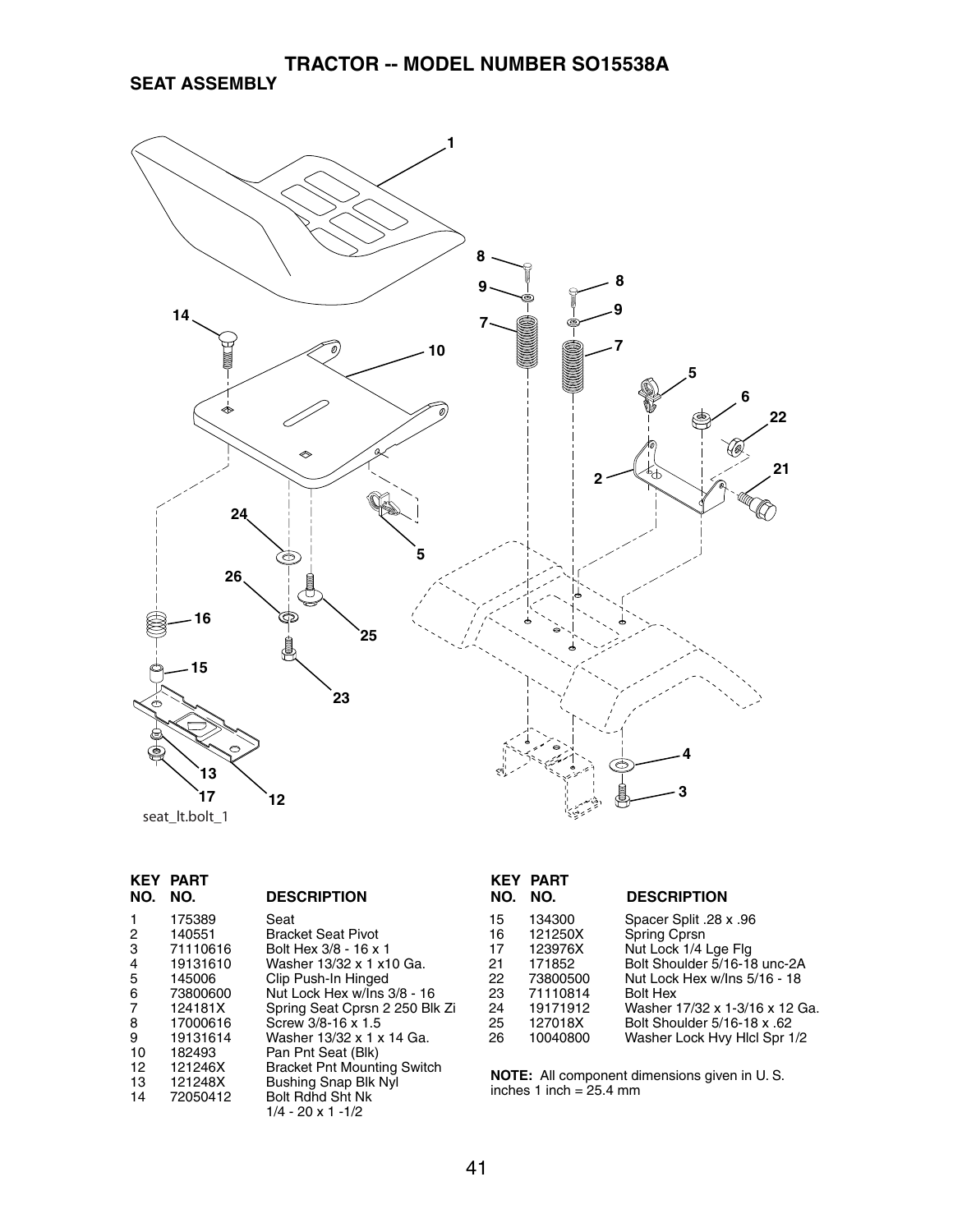

|     | <b>KEY PART</b> |                              |                | <b>KEY PART</b> |                               |
|-----|-----------------|------------------------------|----------------|-----------------|-------------------------------|
| NO. | NO.             | <b>DESCRIPTION</b>           | <b>NO. NO.</b> |                 | <b>DESCRIPTION</b>            |
|     | 181249          | Decal, Clutch/Brake          | 14             | 190540          | Decal, Hood LH                |
| 2   | 189117          | Decal, Replacement           | 15             | 145005          | Decal, Caution, Battery       |
| 3   | 184769          | Decal, Engine HP             | 16             | 156867          | Decal, Oper                   |
| 6   | 157146          | Decal, Fender Danger English | 17             | 136832          | Decal, V-Belt Sch.            |
| 7   | 186193          | Decal Ins Str Wh             | $ -$           | 138311          | Decal, Handle Lft Height Adj. |
| 8   | 190432          | Decal Chassis                | $ -$           | 190290          | Manual, Owner's English       |
| 9   | 186198          | Decal Fender                 | $ -$           | 190291          | Manual, Owner's French        |
| 12  | 190539          | Decal, Hood RH               |                |                 |                               |

**WHEELS AND TIRES**



| NO. | <b>KEY PART</b><br>NO. | <b>DESCRIPTION</b>                    |
|-----|------------------------|---------------------------------------|
| 1   | 59192                  | Cap, Tire valve                       |
| 2   | 65139                  | Stem, Valve                           |
| 3   | 106222X                | Tire. Front                           |
| 4   | 59904                  | Tube, Front (Service item only)       |
| 5   | 106732X624             | Rim assembly, 6" front                |
| 6   | 278H                   | Fitting, Grease (Front wheel<br>only) |
|     | 9040H                  | Bearing, Flange (Front wheel<br>only) |
| 8   | 106108X624             | Rim assembly, 8" rear                 |
| 9   | 106268X                | Tire, Rear                            |
| 10  | 7152J                  | Tube, Rear (Service item only)        |
| 11  | 104757X428             | Cap, Hub Axle                         |
|     | 144334                 | Sealant, Tire (10 oz. Tube)           |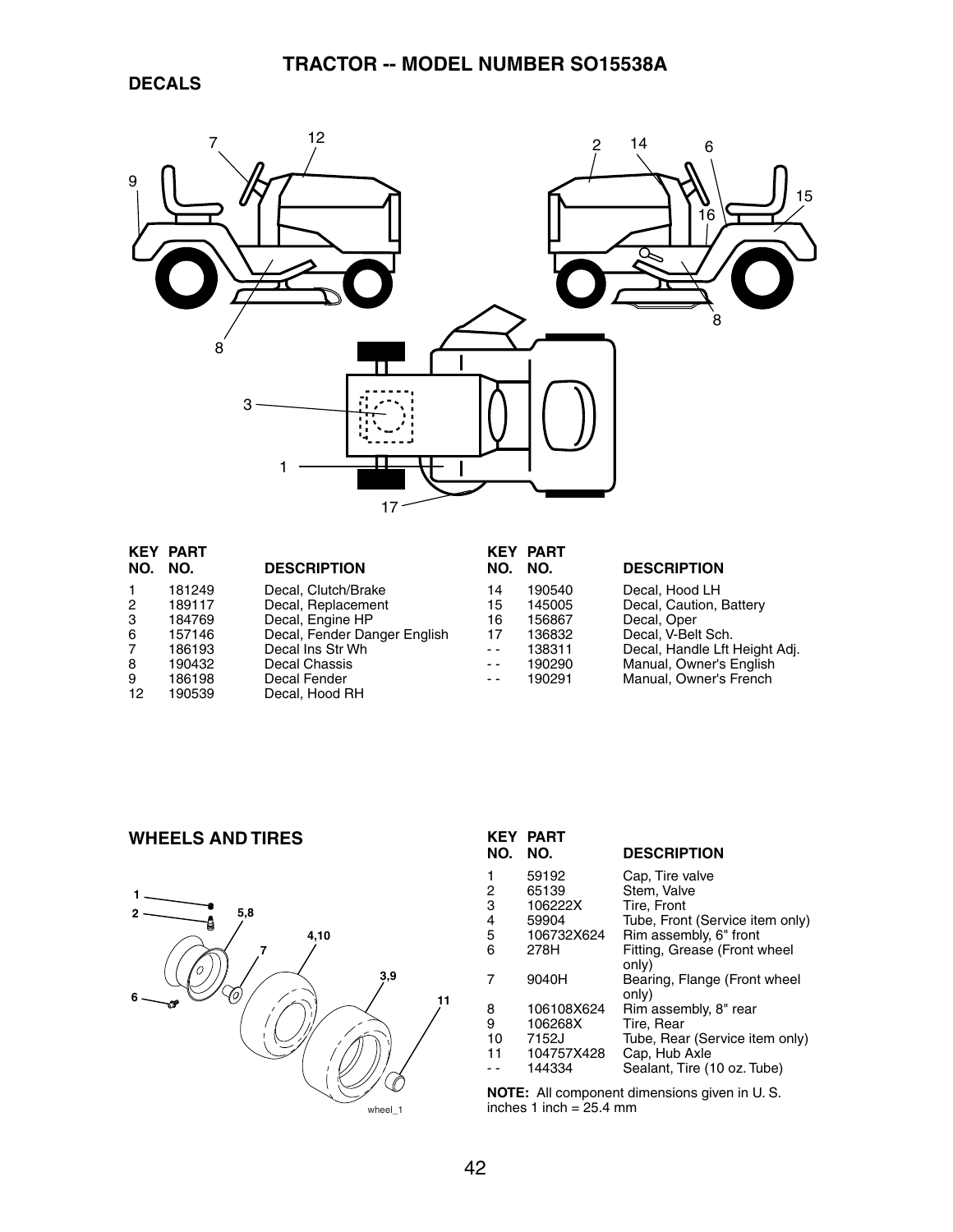

lift-rh.1piece\_3

|     | <b>KEY PART</b> |                               |
|-----|-----------------|-------------------------------|
| NO. | NO.             | <b>DESCRIPTION</b>            |
| 1   | 159461          | Wire Asm Inner/Sprg w/plunger |
| 2   | 159476          | Shaft Asm Lift RH             |
| 3   | 178981          | Pin Groove 1 500 Zinc         |
| 4   | 12000002        | E Ring #5133-62               |
| 5   | 19211621        | Washer 21/32 x 1 x 21 Ga.     |
| 6   | 120183X         | Bearing Nylon Blk 629 Id      |
| 7   | 109413X         | Grip Handle Bicycle Matte Blk |
| 8   | 124526X         | <b>Button Plunger Black</b>   |
| 11  | 139865          | Link Lift LH Fixed Length     |
| 12  | 139866          | Link Lift RH Fixed Length     |
| 13  | 4939M           | <b>Retainer Spring</b>        |

|     | <b>KEY PART</b> |                          |
|-----|-----------------|--------------------------|
| NO. | NO.             | <b>DESCRIPTION</b>       |
| 15  | 173288          | Link Front               |
| 16  | 73350800        | Nut Jam Hex 1/2-13 unc   |
| 17  | 175689          | Trunnion                 |
| 18  | 73800800        | Nut Lockw/Wsh 1/2-13 unc |
| 19  | 139868          | Arm Suspension Rear      |
| 20  | 163552          | Retainer, Spring         |
| 31  | 169865          | Bearing Pvt Lift         |
| 32  | 73540600        | Nut Crownlock 3/8-24     |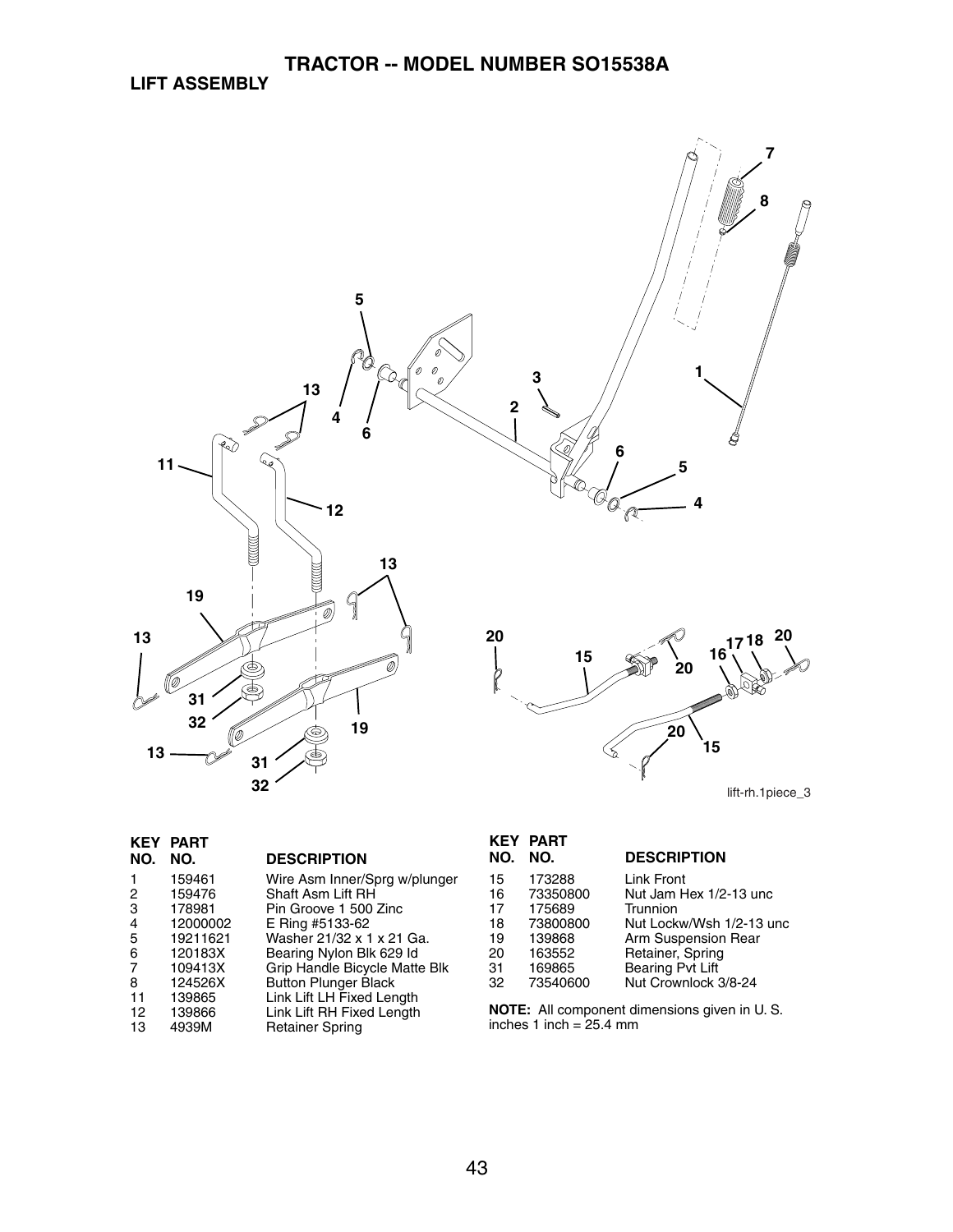**MOWER DECK**